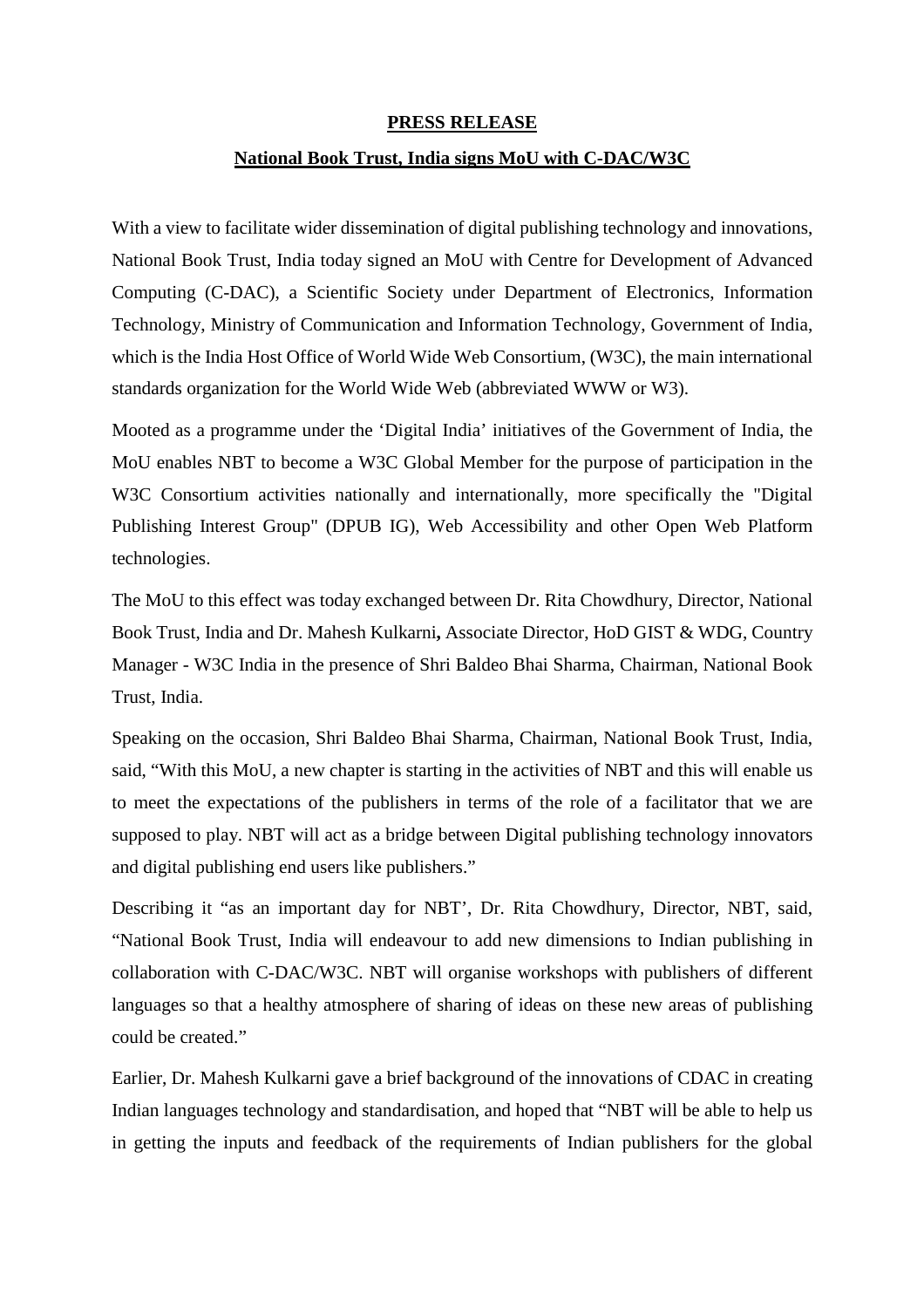community." MS. Priyanka Rawal, Busniess Development Lead, W3C India also gave an over of the work of W3C Global.

## **About C-DAC**

Centre for Development of Advanced Computing (C-DAC) is the premier R&D organization of the Department of Electronics and Information Technology (DeitY), Ministry of Communications & Information Technology (MCIT) for carrying out R&D in IT, Electronics and associated areas.

## **About W3C**

The World Wide Web Consortium (W3C) is an international community where Member organizations, a full-time staff, and the public work together to develop Web standards. Led by Web inventor Tim Berners-Lee and CEO Jeffrey Jaffe, W3C's mission is to lead the Web to its full potential.

The World Wide Web Consortium achieves its mission by bringing diverse stake-holders together, under a clear and effective consensus-based process to develop high-quality standards based on contributions from the W3C Members, staff, and the community at large.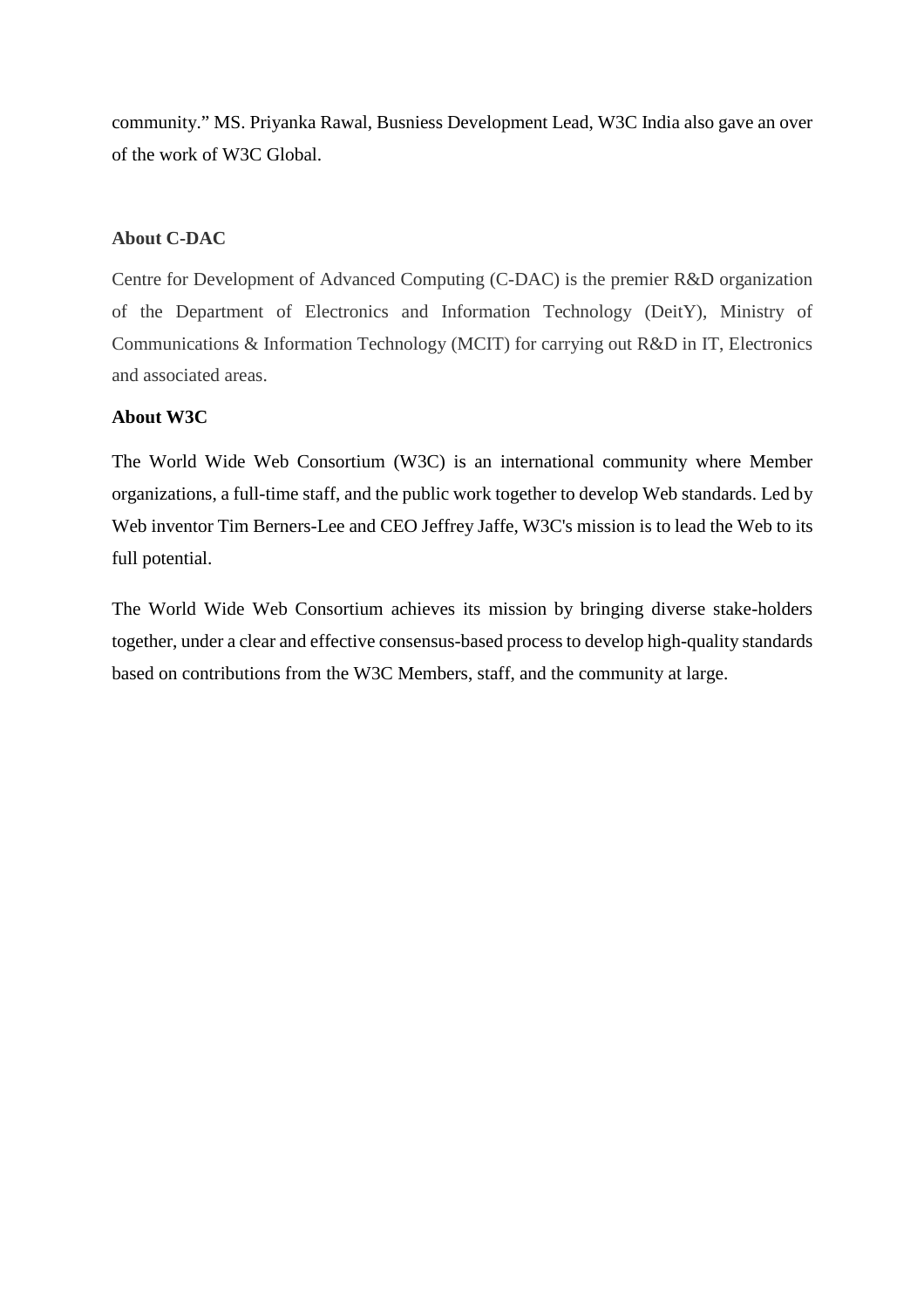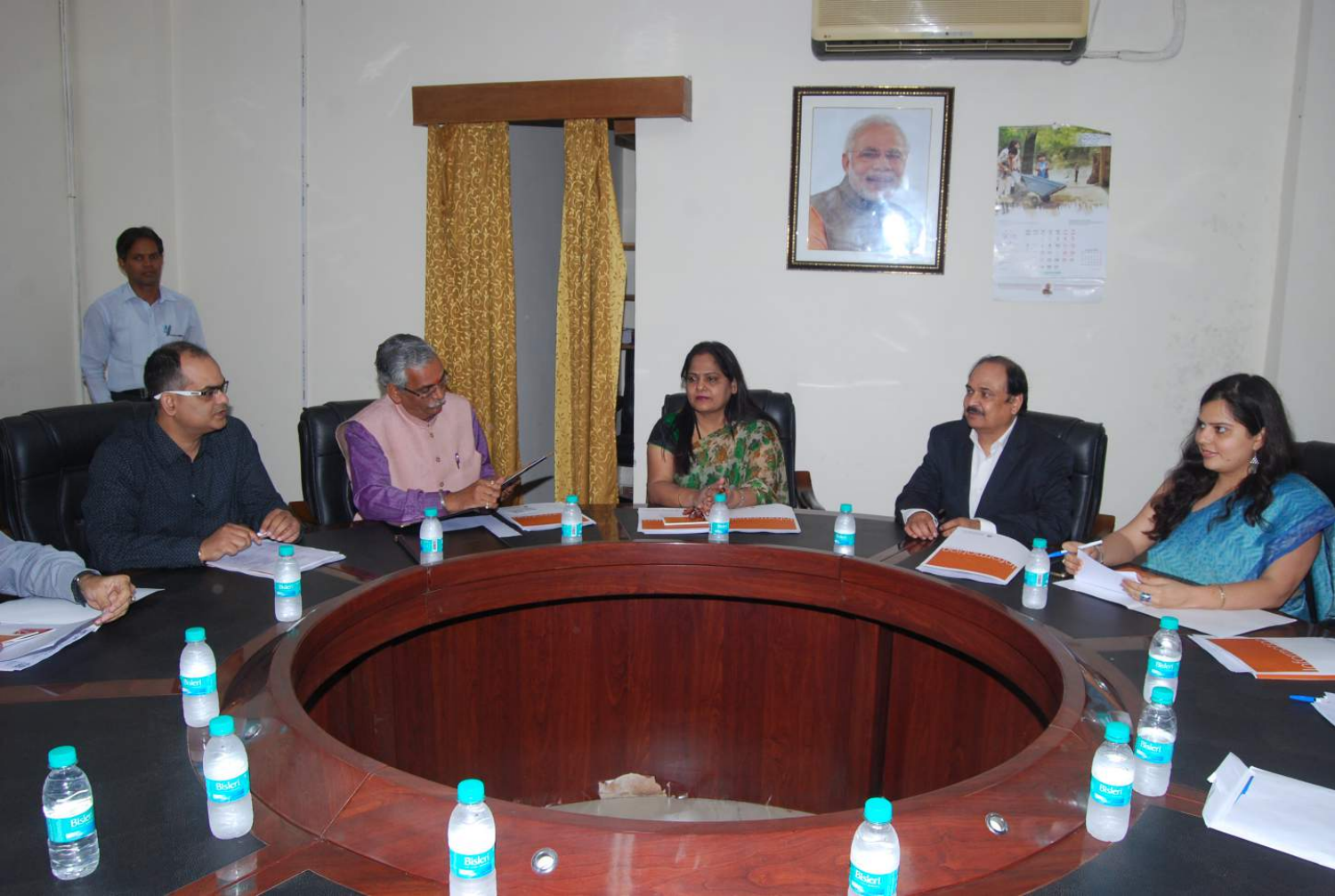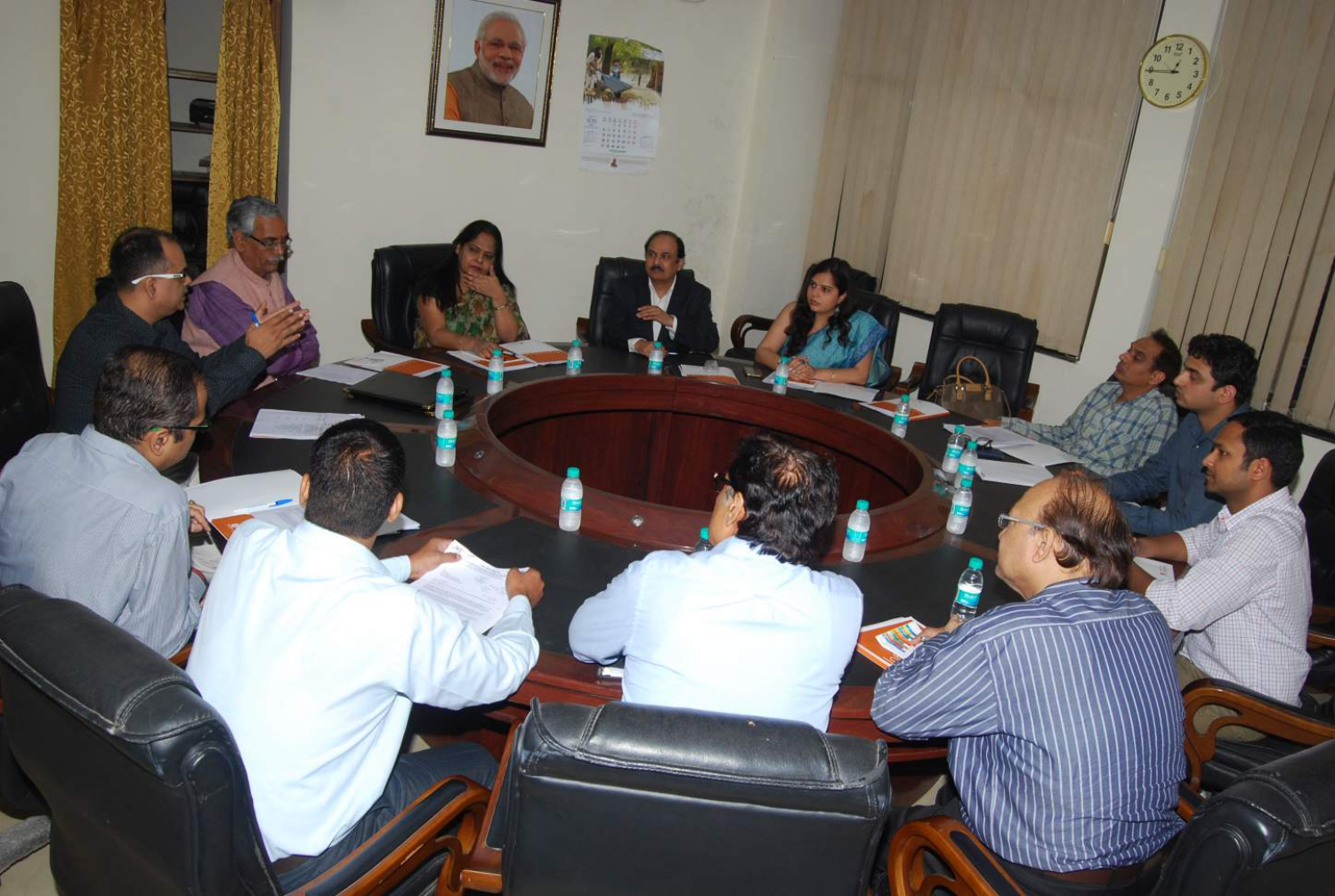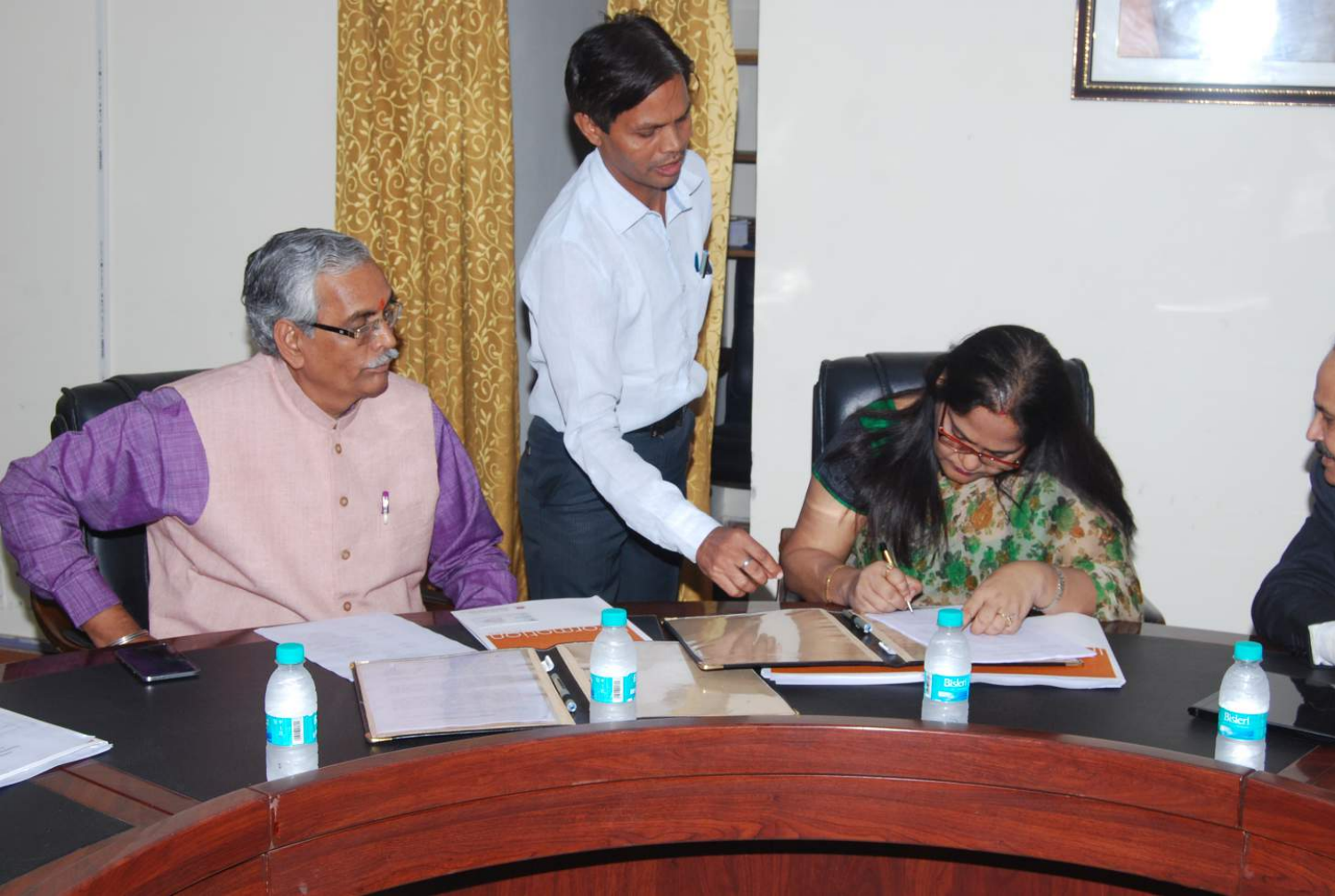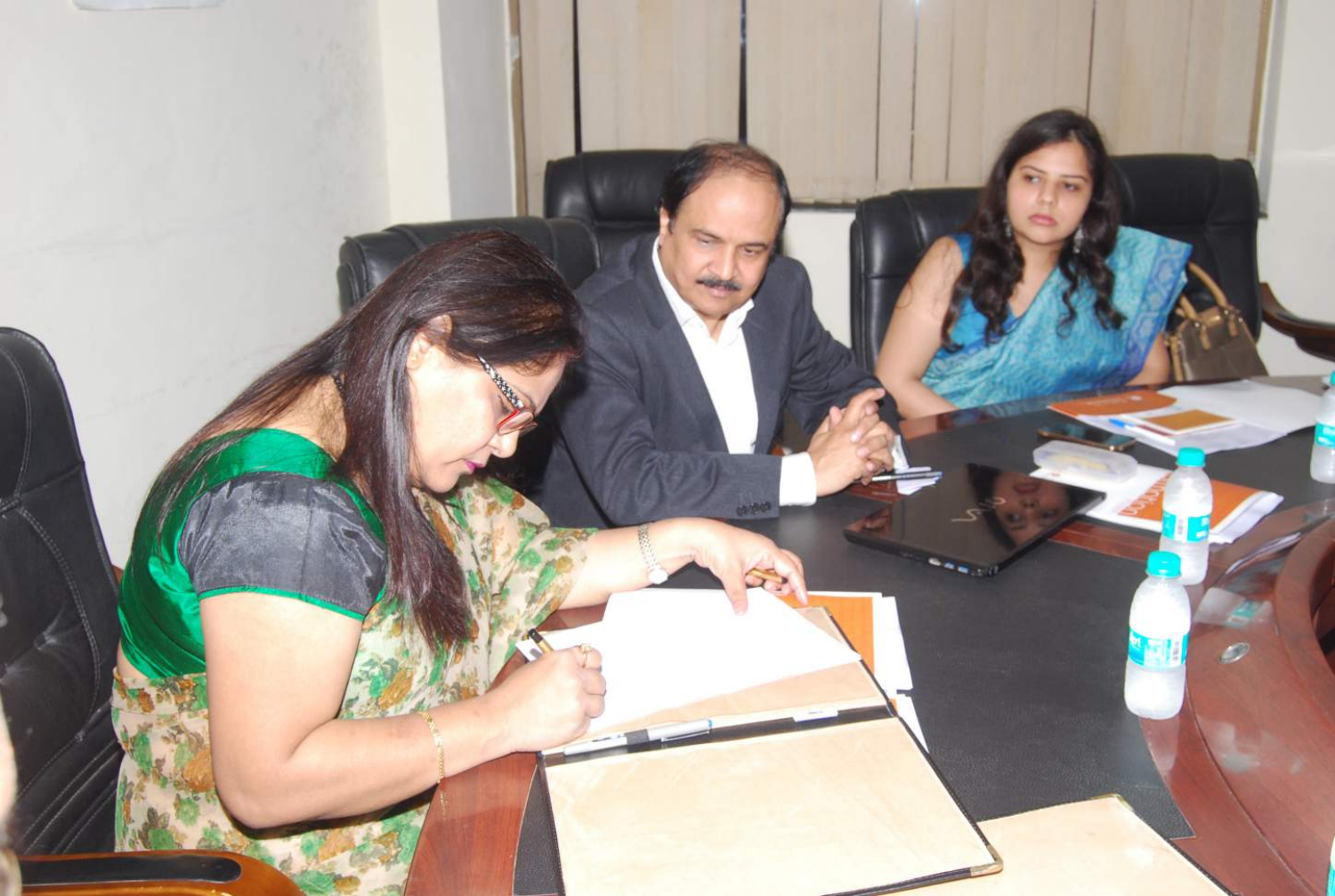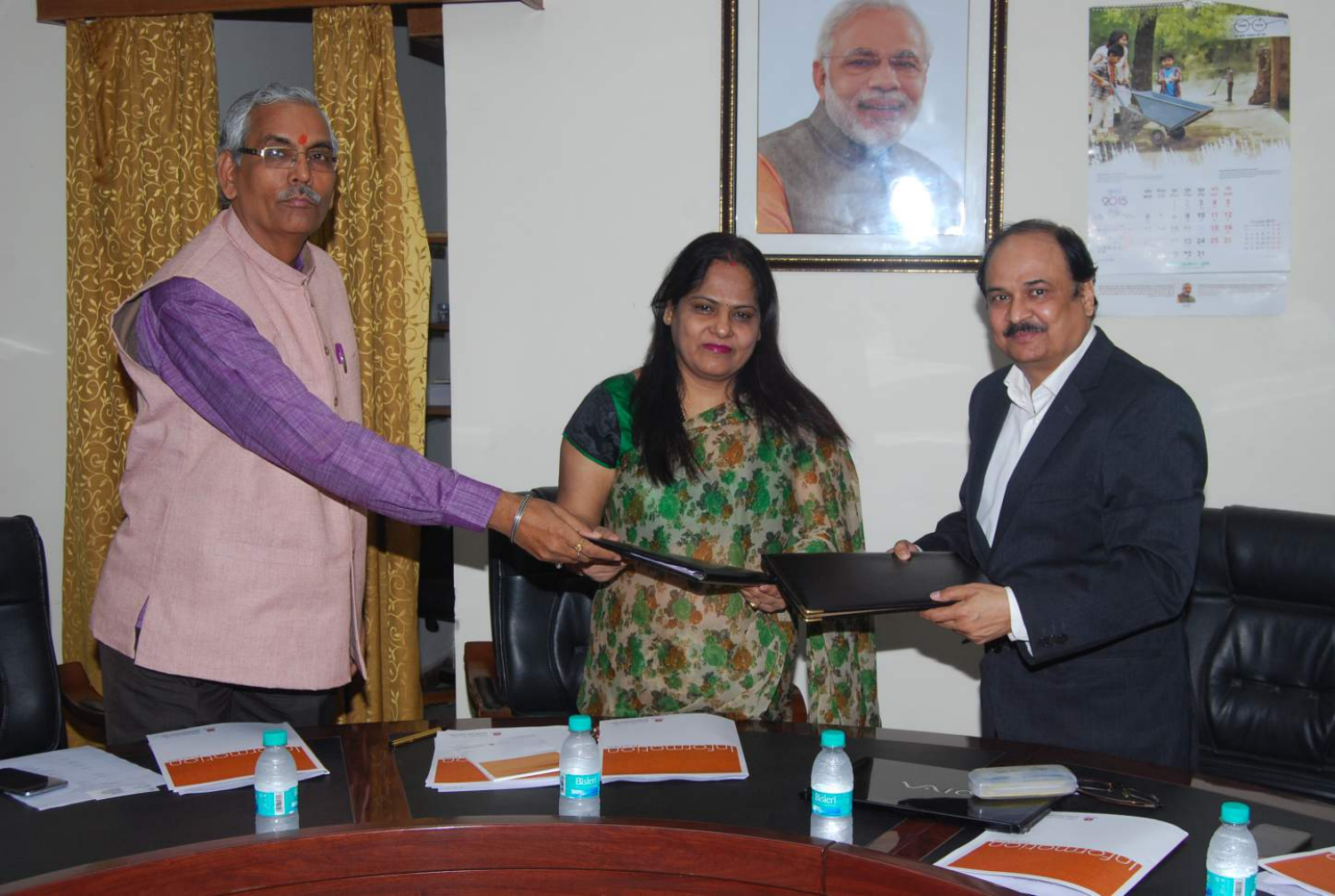

Bis

Ø